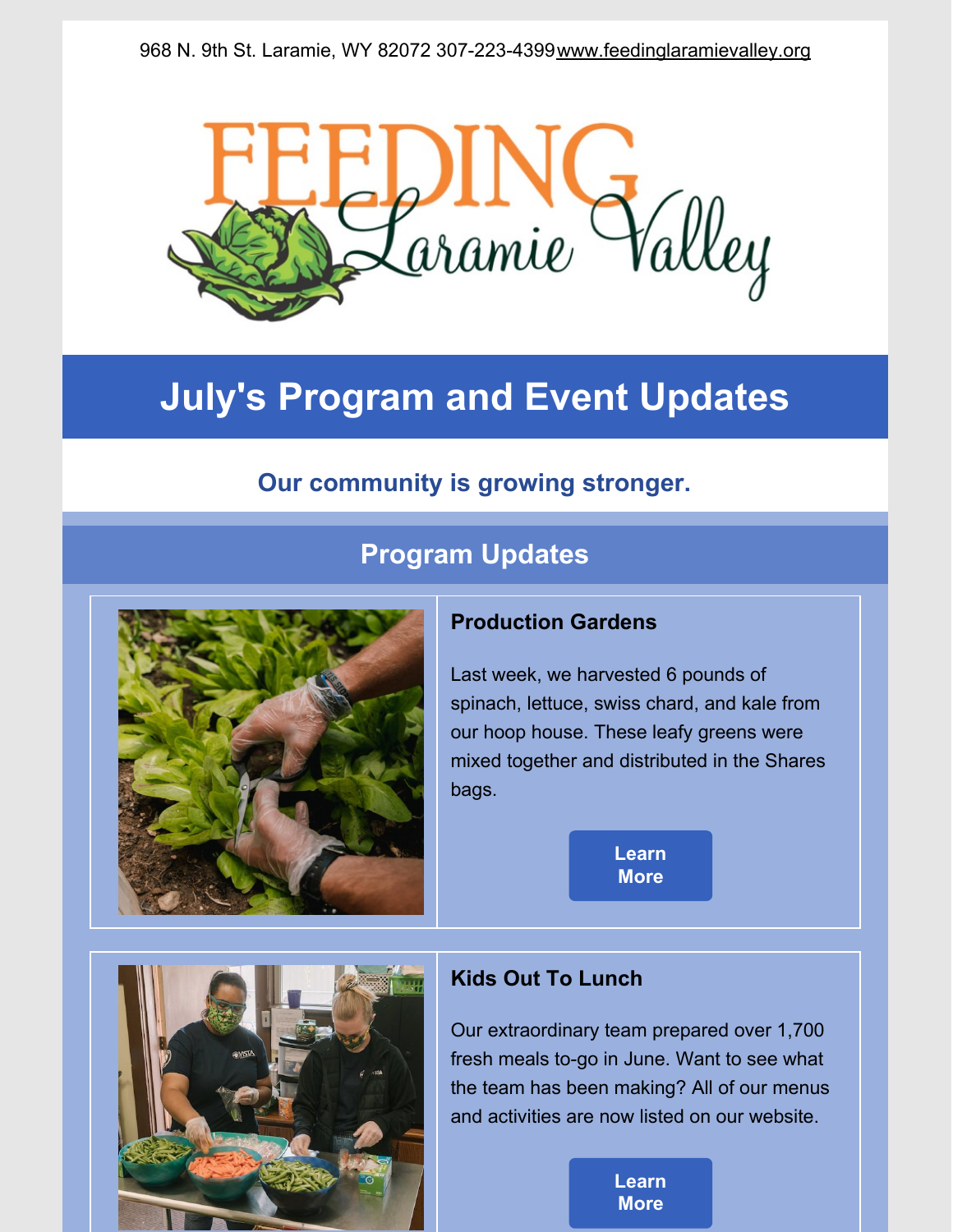## **Volunteer Updates**



#### **Seedling Foster Care**

Laramie Educational Afterschool Facility (LEAF) grew and donated tomato, bell pepper, broccoli, and cauliflower seedlings to increase our food production this season. Thank you, LEAF!

> **[Learn](https://www.feedinglaramievalley.org/seedlingfostercare) More**

### **Shares Recipe Project**

Last week, during Pride Week, we collaborated with Laramie PrideFest on the Shares recipe flyer. Did you see the Mexican Apple Sweet Beet Potato Wraps recipe? View all our recipes on our website.

> **[Learn](https://www.feedinglaramievalley.org/shares-recipe-library) More**



Happy<br>Pride<br>Week!

#### **Shares Volunteer**

We're so excited to have volunteers back in the gardens! Meet Michelle. She is a biology professor at UW and in her spare time she enjoys watering our gardens. Thanks, Michelle!

> **[Learn](https://www.feedinglaramievalley.org/volunteer) More**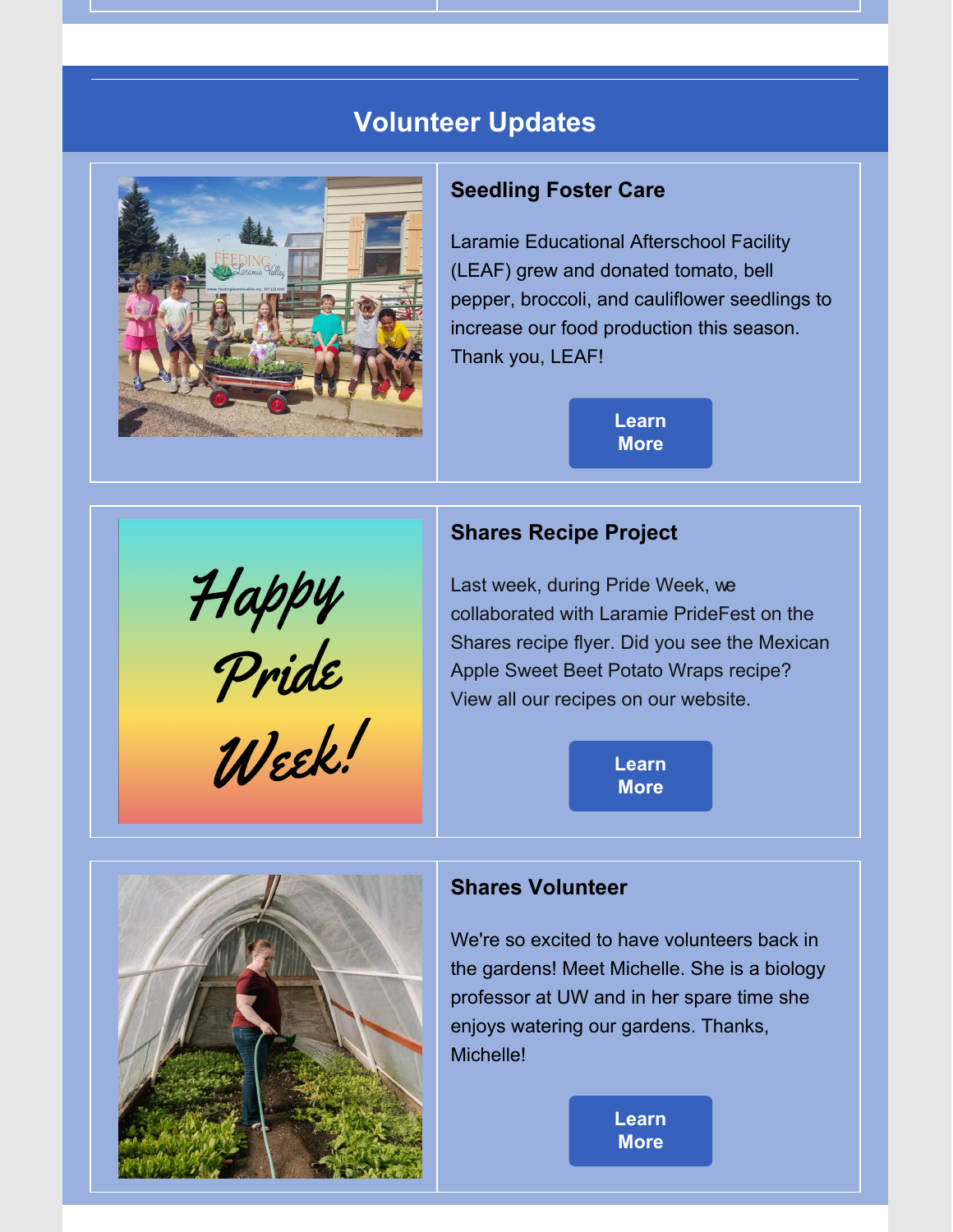## **Other News**



### **New YouTube Video**

We posted a new YouTube video recapping our current programs and services that we offer and our plans for the future.

> **[Learn](https://www.youtube.com/watch?v=0DvG8GKPqaY&feature=youtu.be) More**



We send you all our best during these challenging times and are here to help our community share the best it has to offer with one another.

Sincerely,

The Feeding Laramie Valley Team Feeding Laramie Valley [www.feedinglaramievalley.org](http://www.feedinglaramievalley.org)